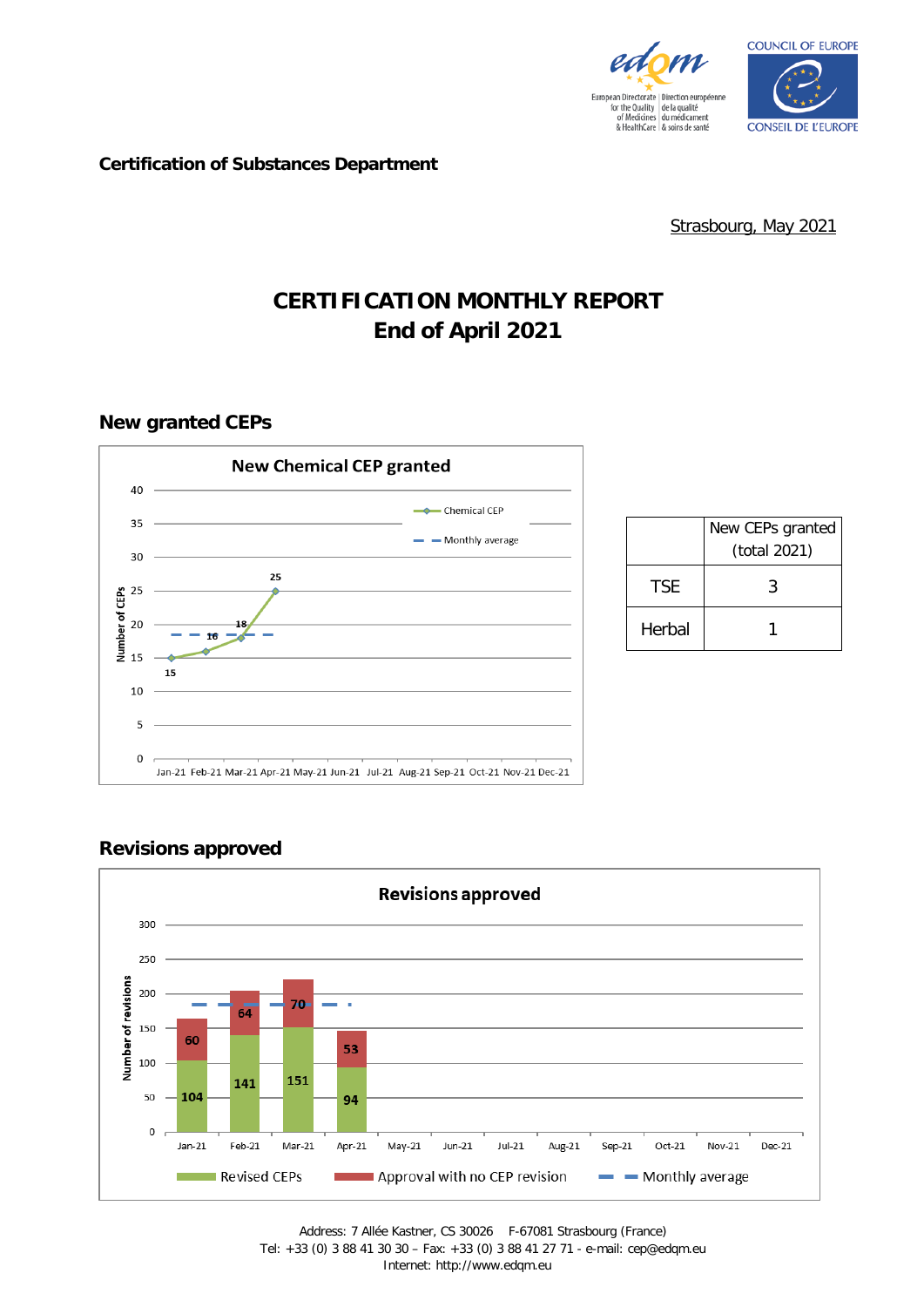## **Time for treatment (rate of dossiers treated in time for chemical applications)**



Delays are still observed in the treatment of New Dossiers and Revisions, however the situation with regards to the treatment of Revisions continues to improve since about 80% of these applications are treated within established timelines.

Delays in the treatment of New Dossiers are linked to a particularly high number of such applications received since the middle of 2020.



### **Inspections**

As part of the pilot phase, 1 real-time remote inspection took place in April 2021. On-site inspections are still postponed due to travel restrictions, and the EDQM is working mainly with distant assessments and exchange of information with international partners.